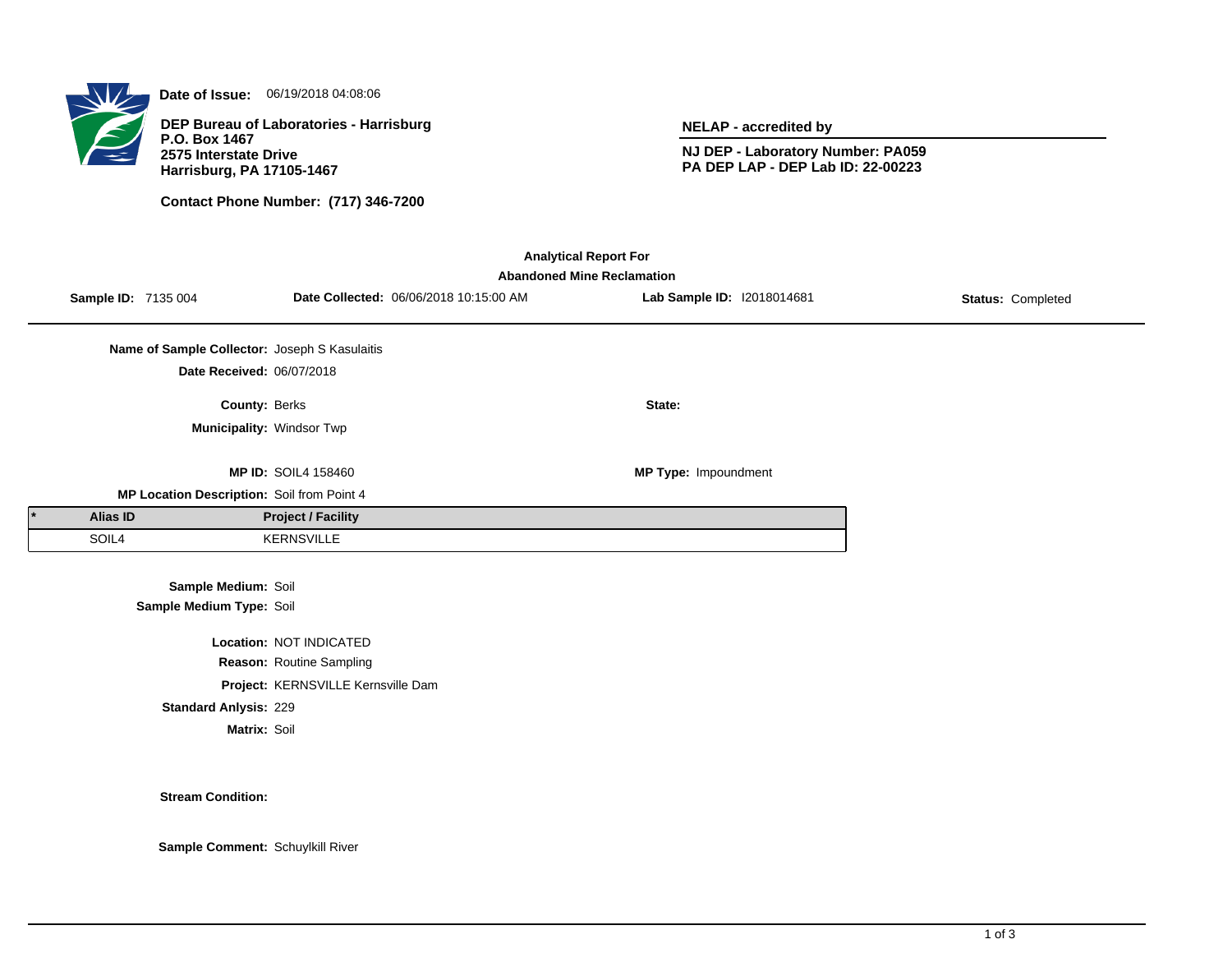## **Analytical Report For Abandoned Mine Reclamation**

| Sample ID: 7135 004                     | Date Collected: 06/06/2018 10:15:00 AM | Lab Sample ID: 12018014681    |                    | Status: Completed  |
|-----------------------------------------|----------------------------------------|-------------------------------|--------------------|--------------------|
| <b>Test Codes / CAS # - Description</b> | <b>Reported Results</b>                | <b>Date And Time Analyzed</b> | <b>Approved by</b> | <b>Test Method</b> |
| 80002K ACID DIGESTION / ICP ANALYSIS    | 0.0 Each                               | 06/08/2018 12:00 PM           | <b>MBOTTS</b>      | EPA 3051           |
| 46909K2 Antimony, MG/KG Dry WT Basis    | <1.470 MG/KG                           | 06/18/2018 11:07 AM           | <b>SCHOY</b>       | EPA 6020B          |
| 46903K2 Arsenic, MG/KG Dry WT Basis     | 5.520 MG/KG                            | 06/18/2018 11:07 AM           | <b>SCHOY</b>       | EPA 6020B          |
| 90002S ASTM-A H2O Leach*                | 0 Each                                 | 06/12/2018 12:00 AM           | <b>FHUNZIKER</b>   | ASTM D3987-06      |
| 46901K BARIUM, MG/KG DRY WT. BASIS      | 48.2 MG/KG                             | 06/11/2018 01:15 PM           | <b>MBOTTS</b>      | EPA 6010 D         |
| 46910K2 Beryllium, MG/KG Dry WT Basis   | 1.330 MG/KG                            | 06/18/2018 11:07 AM           | <b>SCHOY</b>       | EPA 6020B          |
| 46022K Boron, MG/KG Dry Wt. Basis       | 29.5 MG/KG                             | 06/11/2018 01:15 PM           | <b>MBOTTS</b>      | EPA 6010 D         |
| 46309K2 Cadmium, MG/KG Dry WT Basis     | 0.810 MG/KG                            | 06/18/2018 11:07 AM           | <b>SCHOY</b>       | EPA 6020B          |
| 46308K CHROMIUM, MG/KG DRY WT. BASIS    | 6.11 MG/KG                             | 06/11/2018 01:15 PM           | <b>MBOTTS</b>      | EPA 6010 D         |
| 46908K2 Cobalt, MG/KG Dry WT Basis      | 38.800 MG/KG                           | 06/18/2018 11:07 AM           | <b>SCHOY</b>       | EPA 6020B          |
| 46257K COPPER, MG/KG DRY WT. BASIS      | 25.300 MG/KG                           | 06/11/2018 01:15 PM           | <b>MBOTTS</b>      | EPA 6010 D         |
| 41032L Hexavalent Chromium dry weight   | <29.46 UG/KG                           | 06/13/2018 03:37 PM           | <b>FVODOPIVEC</b>  | EPA 218.6          |
| 41032A Hexchrome ASTM Leach             | < 1.0                                  | 06/13/2018 03:37 PM           | <b>FVODOPIVEC</b>  | EPA 218.6          |
| 46258K2 Lead,, MG/KG Dry WT Basis       | 15.200 MG/KG                           | 06/18/2018 11:07 AM           | <b>SCHOY</b>       | EPA 6020B          |
| 46255K MANGANESE, MG/KG DRY WT. BASIS   | 711 MG/KG                              | 06/11/2018 01:15 PM           | <b>MBOTTS</b>      | EPA 6010 D         |
| 46259K MERCURY, MG/KG DRY WT. BASIS     | <0.147 MG/KG                           | 06/11/2018 02:14 PM           | <b>FHUNZIKER</b>   | <b>EPA 7471B</b>   |
| 46307K2 Nickel, MG/KG Dry WT Basis      | 35.800 MG/KG                           | 06/18/2018 11:07 AM           | <b>SCHOY</b>       | EPA 6020B          |
| 40005K PERCENT MOISTURE IN SOIL*        | 32.11 %                                | 06/08/2018 10:15 AM           | <b>MBOTTS</b>      | <b>SM 2540G</b>    |
| 40006K PERCENT SOLID CONTENT*           | 67.89%                                 | 06/08/2018 10:15 AM           | <b>MBOTTS</b>      | <b>SM 2540G</b>    |
| 40004K Sample Weight, g                 | 0.5000 GRAMS                           | 06/08/2018 12:00 PM           | <b>MBOTTS</b>      | EPA 3051           |
| 46904K2 Selenium, MG/KG Dry WT Basis    | <5.160 MG/KG                           | 06/18/2018 11:07 AM           | <b>SCHOY</b>       | EPA 6020B          |
| 46902K2 Silver, MG/KG Dry WT Basis      | <0.736 MG/KG                           | 06/18/2018 11:07 AM           | <b>SCHOY</b>       | EPA 6020B          |
| 46911K2 Thallium, MG/KG Dry WT Basis    | <1.470 MG/KG                           | 06/18/2018 11:07 AM           | <b>SCHOY</b>       | EPA 6020B          |
| 46912K TIN, MG/KG DRY WT. BASIS         | <29.5 MG/KG                            | 06/11/2018 01:15 PM           | <b>MBOTTS</b>      | EPA 6010 D         |
| 46913K VANADIUM, MG/KG DRY WT. BASIS    | 8.18 MG/KG                             | 06/11/2018 01:15 PM           | <b>MBOTTS</b>      | EPA 6010 D         |
| 40722W WAD Cyanide ASTM Leach ug/Kg     | <0.0884 MG/KG                          | 06/12/2018 08:25 AM           | <b>TVOROBEYCH</b>  | EPA KELADA-01      |
| 40719W WAD Cyanide ASTM Leach ug/L      | <.003 MG/L                             | 06/12/2018 08:25 AM           | <b>TVOROBEYCH</b>  | EPA KELADA-01      |
| 46905K ZINC, MG/KG DRY WT. BASIS        | <b>134 MG/KG</b>                       | 06/11/2018 01:15 PM           | <b>MBOTTS</b>      | EPA 6010 D         |

The results of the analyses provided in this laboratory report relate only to the sample(s) identified therein. Unless otherwise noted, the results presented on this laboratory report meet all requirements of the 2009 TNI standard. Sample was in acceptable condition when received by the Laboratory. Any exceptions are noted in the report. \* denotes tests that the laboratory is not accredited for

Taru Upadhyay, Technical Director, Bureau of Laboratories